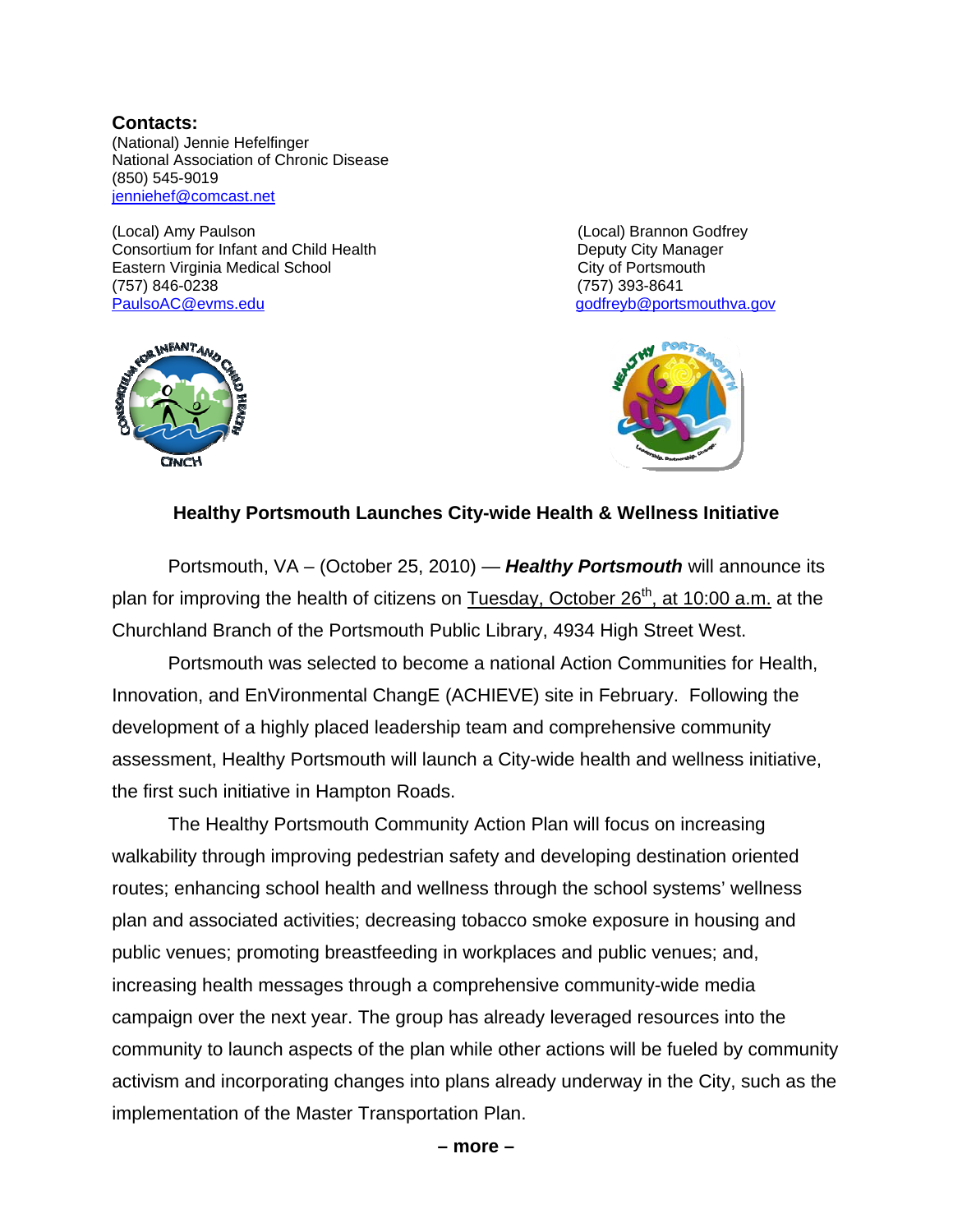Healthy Portsmouth's vision is to make Portsmouth the healthiest place to live, learn, play, work and worship. "Portsmouth has its share of health challenges. Healthy Portsmouth will support the City in making policy, systems and environmental changes that will make the healthy choice the easy choice," says Brannon Godfrey, Portsmouth Deputy City Manager and Healthy Portsmouth Leader. "Not only will this initiative make Portsmouth a healthier City, it also puts us in a position of providing leadership to improve health across the entire Hampton Roads region"

Portsmouth is one of 10 U.S. communities in nine states and one territory that selected this year by the National Association of Chronic Disease Directors to advance community leadership in the nation's efforts to prevent chronic diseases and related risk-factors through a local collaborative approach. ACHIEVE is an innovative approach that brings together local leaders and stakeholders in all sectors of a community to build healthier communities by promoting policy, systems, and environmental change strategies that focus on physical activity, nutrition, tobacco cessation, obesity, diabetes, and cardiovascular disease. ACHIEVE is supported by the Healthy Communities Program of the Centers for Disease Control and Prevention and is the catalyst for the new Healthy Portsmouth Movement.

The Consortium for Infant and Child Health at Eastern Virginia Medical School (CINCH), a community child health coalition, was awarded the funding for this initiative and will manage the grant on behalf of the City and ACHIEVE partners. CINCH, Portsmouth Health Department, Portsmouth YMCA, and the Office of the Portsmouth City Manager, Department of Parks, Recreation & Leisure Services, Portsmouth Public Schools, the Portsmouth General Hospital Foundation, Portsmouth Redevelopment & Housing Authority, and WHRO Center for Regional Citizenship comprise the core planning team that will oversee the implementation of positive change for a healthier City during the three-year program.

 "CINCH continues to be energized by the enthusiasm of the community in coming forward to identify the areas that we needed to work on first", said Amy Paulson, CINCH Director. "Healthy Portsmouth and ACHIEVE focus on setting the right stage for healthy behaviors like avoiding tobacco exposure and increasing healthy eating and physical activity. Everyone in Portsmouth will benefit from ACHIEVE even though we

**– more –**